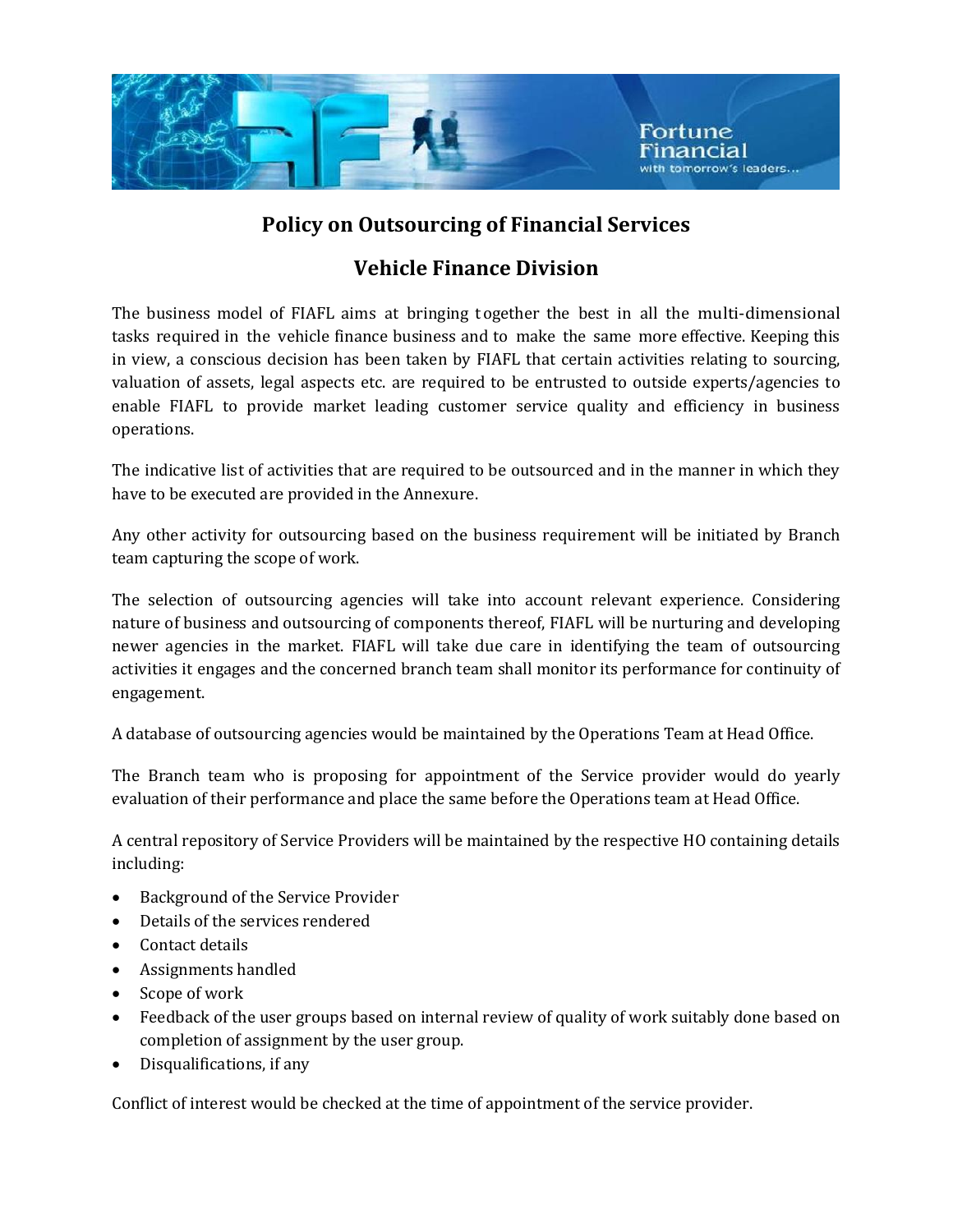

## **Policy on Outsourcing of Financial Services**

# Annexure

## List of Outsourcing Activities

|              | <b>Activity</b>                           | <b>Scope</b>                                                                                                                                                                                                                                                                                                                                                                                                                                                                                                                                                                                                                                                                                                                                                                                                                                                                                                                                                                                                                                      |
|--------------|-------------------------------------------|---------------------------------------------------------------------------------------------------------------------------------------------------------------------------------------------------------------------------------------------------------------------------------------------------------------------------------------------------------------------------------------------------------------------------------------------------------------------------------------------------------------------------------------------------------------------------------------------------------------------------------------------------------------------------------------------------------------------------------------------------------------------------------------------------------------------------------------------------------------------------------------------------------------------------------------------------------------------------------------------------------------------------------------------------|
| a)           | Sourcing of<br>Customers                  | Assist to sell various vehicle loan products for FIAFL and ensure<br>$\bullet$<br>optimal level of customer services.<br>Administer and ensure compliance to all sale objectives.<br>$\bullet$<br>Manage selling of various products in professional manner.<br>$\bullet$<br><b>Collection of KYC Documents from Loan Applicants</b><br>$\bullet$<br>Liaison with RTA Office for Hypothecation of vehicle to FIAFL                                                                                                                                                                                                                                                                                                                                                                                                                                                                                                                                                                                                                                |
| b)           | <b>Credit Information</b><br>of borrowers | Credit Information of borrowers to be taken from RBI registered<br>$\bullet$<br>Credit Information Companies. Presently, FIAFL is a member of _<br>Credit Information Companies, viz:<br>1. Credit Information Bureau Limited (CIBIL)<br>2.<br><b>Equifax Credit Information Services</b><br>3. Experian Credit Information Company<br>4. CRIF High Mark Credit Information Services                                                                                                                                                                                                                                                                                                                                                                                                                                                                                                                                                                                                                                                              |
| c)           | <b>Field Investigation</b>                | Identity check with documents submitted.<br>$\bullet$<br>Address check for Office / Residence of borrowers / guarantors.<br>$\bullet$<br>To locate the missing/absconding Customers/Defaulters and to<br>$\bullet$<br>ascertain their present occupation, income streams etc.<br>To unearth the uncharged properties of the NPA Customers /<br>$\bullet$<br>Defaulters for recovery actions and documentary evidences thereof.<br>To find out the legal heirs of the NPA Customers/ Defaulters, their<br>$\bullet$<br>assets, source of income and modes of expenses, way of life style etc.<br>To ascertain the details of any employment / business of the NPA<br>$\bullet$<br>Customers/Defaulters.<br>To find out details of Bank accounts being maintained by the NPA<br>$\bullet$<br>Customers / Defaulters<br>To locate the addresses of the missing / absconding NPA Customers /<br>$\bullet$<br>Defaulters including their legal heirs.<br>Any other requirements related to the above for recovery of the<br>$\bullet$<br>FIAFL's dues. |
| $\mathbf{d}$ | Document<br>Management and<br>Storage     | Storing and managing hard-copy documents, agreements, files and<br>$\bullet$<br>boxes, in line with company's methodology and systems                                                                                                                                                                                                                                                                                                                                                                                                                                                                                                                                                                                                                                                                                                                                                                                                                                                                                                             |
| e)           | <b>File Movement</b><br>(courier)         | Courier services of Loan Documents, KYC Documents, borrower<br>$\bullet$<br>correspondence files etc.,                                                                                                                                                                                                                                                                                                                                                                                                                                                                                                                                                                                                                                                                                                                                                                                                                                                                                                                                            |
| f)           | Tele calling to                           | Verification of Loan Application Details,<br>$\bullet$                                                                                                                                                                                                                                                                                                                                                                                                                                                                                                                                                                                                                                                                                                                                                                                                                                                                                                                                                                                            |